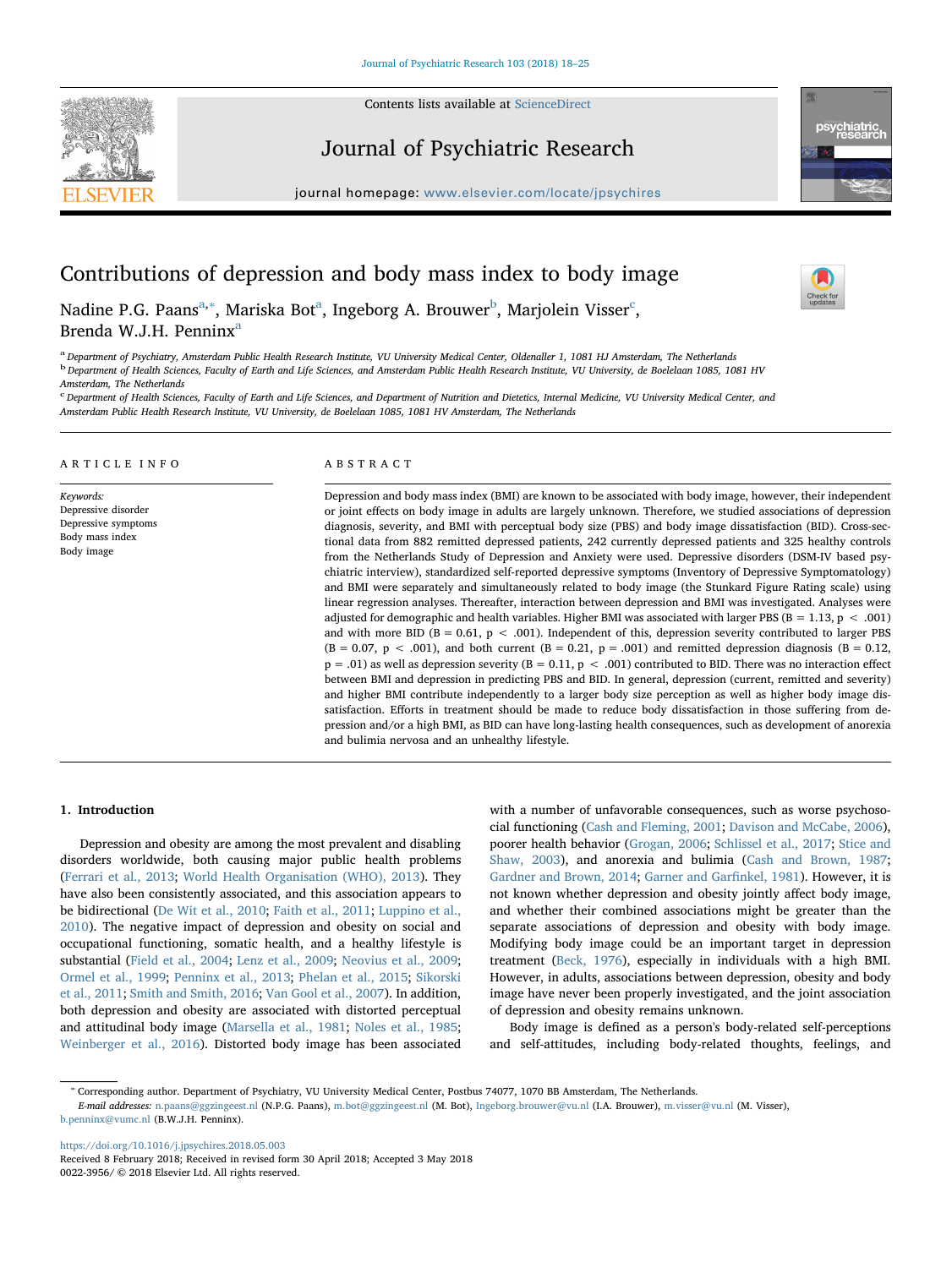behaviors [\(Cash, 2004](#page-6-19)). The concept of body image includes at least two components: perceptual body size (i.e., estimation of one's body size, which can be distorted when different from actual body size) and attitudinal body image (i.e., affective, cognitive, and behavioral concerns with one's body size) [\(Rucker and Cash, 1992](#page-7-7)). Attitudinal body image comprises aspects of body image dissatisfaction, shape and weight concerns and overvaluation of body shape and weight [\(Bulik](#page-6-20) [et al., 2001;](#page-6-20) [Grilo, 2013;](#page-6-21) [Lynch et al., 2009,](#page-6-22) [2007;](#page-6-23) [Masheb and Grilo,](#page-6-24) [2003\)](#page-6-24). These attitudinal body image constructs are related, but distinct.

The majority of the research on associations between depression and body image has focused on adolescents, and found associations between both depressive disorder and depressive symptoms and distorted body image [\(Roberts and Duong, 2013;](#page-7-8) [Stice et al., 2000\)](#page-7-9). Of the few previously published studies on the associations between depression and body image in adults, only one studied patients with major depressive disorder as established by formal diagnostic criteria versus healthy controls [\(Pimenta et al., 2009\)](#page-6-25), but failed to find significant associations. The other studies operationalized depression by using one overall symptom severity score [\(Friedman et al., 2002](#page-6-26); [Goldschmidt](#page-6-27) [et al., 2016](#page-6-27); [Jackson et al., 2014](#page-6-28); [Masheb and Grilo, 2003](#page-6-24); [Richard](#page-7-10) [et al., 2016\)](#page-7-10), all finding significant associations between higher depression severity and greater body image dissatisfaction.

Dissatisfaction with body image seems palpable in those who suffer from obesity and rather unconventional in individuals with a normal body weight [\(Weinberger et al., 2016\)](#page-7-4). However, findings from some studies are more counterintuitive, as they showed no association between BMI and body image dissatisfaction [\(Sarwer et al., 2005](#page-7-11)). It has been suggested that this might be due to differences in stigmatizing experiences ([Puhl and Heuer, 2009\)](#page-7-12), or to the fact that in certain individuals, continuation of weight loss or gain beyond a certain threshold does not lead to further changes in dissatisfaction [\(Sarwer](#page-7-11) [et al., 2005\)](#page-7-11). Another factor possibly influencing the BMI-body image association is depression. As depression and obesity have been consistently and bidirectionally associated ([De Wit et al., 2010;](#page-6-1) [Faith et al.,](#page-6-2) [2011;](#page-6-2) [Luppino et al., 2010\)](#page-6-3), and are shown to have overlapping genetic bases [\(Hyde et al., 2016\)](#page-6-29), it can be expected that they may augment the effect of one other. It might also be expected that associations between depression and body image are most pronounced in normal weight individuals, as in those with obesity, body image dissatisfaction may be already high, thereby reducing the influence of depression on body image in individuals with obesity [\(Weinberger et al., 2016](#page-7-4)). One former study in adolescents found depression to be associated with body image dissatisfaction only in normal and overweight groups ([Chen et al.,](#page-6-30) [2015\)](#page-6-30), however an adult study found depression to be associated with more body dissatisfaction across all BMI groups ([Richard et al., 2016](#page-7-10)). Another recent study also found associations between depression, BMI, and body image dissatisfaction, in female undergraduates, including these variables in a single model ([Stevens et al., 2017\)](#page-7-13). No information was provided on possible interactions between depression and BMI. As both separate and joint associations of depression and BMI with body image remain unclear, the aim of the current study is to examine whether depressive disorder, depressive symptoms, and BMI are associated with both perceptual body size and body image dissatisfaction. As a second aim, the joint associations of depression and obesity on perceptual body size and body image dissatisfaction were investigated.

### 2. Materials and methods

#### 2.1. Study sample

Data from the Netherlands Study of Depression and Anxiety (NESDA), an ongoing cohort study of persons with depressive and anxiety disorders and healthy controls were used. In order to represent diverse settings and developmental stages of psychopathology, 2981 adults (18–65 year) from the community (19%), general practice (54%) and specialized mental health care (27%) were included at baseline.

Exclusion criteria were a primary clinical diagnosis of psychotic disorder, obsessive-compulsive disorder, bipolar disorder, or severe substance abuse disorder, and insufficient command of the Dutch language. The research protocol was approved by the Ethical Committees of the contributing universities and all participants provided written informed consent. A detailed description of the NESDA study design can be found elsewhere [\(Penninx et al., 2008](#page-6-31)). Between September 2004 and February 2007, all participants underwent a baseline assessment containing an extended face-to-face interview conducted by a trained research assistant, which included a standardized diagnostic psychiatric interview (Composite International Diagnostic Interview (CIDI) version 2.1 ([Wittchen, 1994\)](#page-7-14),), blood sampling and self-report questionnaires. Approximately every 2 years after the baseline assessment, face-to-face follow-up assessments were conducted. Follow-up assessments had a response of 87.1% ( $N = 2596$ ) at 2-year follow-up, 80.6% ( $N = 2402$ ) at 4-year follow-up, 75.7% ( $N = 2256$ ) at 6-year follow-up, and 69.4%  $(N = 2069)$  at 9-year follow-up. This paper is based on data of the 9year follow-up wave in which body image was measured. Data of earlier waves were used to create psychiatric status groups. We excluded participants with pure current or pure remitted anxiety disorders without depression diagnosis ( $n = 195$ ), those on whom data on psychiatric disorders was inconclusive due to too many missing CIDI follow-up data ( $n = 13$ ), and participants with missing data on the body image questionnaire ( $n = 378$ ). Finally, we also excluded those with underweight (BMI < 18.5), due to a small sample ( $n = 31$ ), and because it can be expected that underweight participants represent a specific group that differs from those with normal BMI or overweight. Thus, our final sample contained 1452 participants. Those with missing data on the body image variable were at the 9-year follow-up significantly younger ( $p < .001$ ), more often male ( $p = .03$ ), had a lower education ( $p = .01$ ), experienced more severe depressive symptoms  $(p = .01)$  and had more often a diagnosis of current  $(p < .001)$  or remitted ( $p = .02$ ) depression. No differences in BMI were found.

#### 2.2. Depression measurements

During each assessment, presence of a DSM-IV depressive (MDD, dysthymia) or anxiety disorder (panic disorder with or without agoraphobia, generalized anxiety disorder, social phobia, agoraphobia) was established using the CIDI ([Wittchen, 1994\)](#page-7-14). At the 9-year follow up, all participants were classified as either 1) a control subject, 2) having a remitted disorder, or 3) having a current diagnosis based on information from baseline to 9-year follow up. Control subjects were defined as having no lifetime history of depressive or anxiety disorders at all. Persons in the remitted group had a lifetime history of depression disorder but no diagnosis in the past 6 months as diagnosed with the CIDI, and current patients had diagnosed depressive disorder (major depressive disorder, dysthymia) in the past 6 months.

At 9-year follow-up, severity of depressive symptoms in the past week was assessed with the 30-item Inventory of Depressive Symptomatology - Self Report (IDS-SR, range 0–84 ([Rush et al., 1996](#page-7-15));). Items were scored from 0 ('no problems') to 3 ('severe problems') and a sum score was computed and standardized. In order to further improve clinical interpretability, the sum score was categorized into 5 standard categories: none (score 0–13), mild (score 14–25), moderate (score 26–38), severe (score 39–48) and very severe (≥49) ([Rush et al., 1996](#page-7-15)).

#### 2.3. Body image measurements

Figure ratings to compose body image categories were obtained at the 9-year follow-up using the Stunkard Adult Figure Rating Scale, which consists of nine adult female/male silhouettes increasing in size from very thin (one) to very heavy (nine). Subjects were asked to "circle the silhouette that looks most like you" (item 1) and "circle the silhouette that best shows how you would like to look" (item 2) ([Stunkard](#page-7-16) [et al., 1983\)](#page-7-16). From these responses, we obtained the variables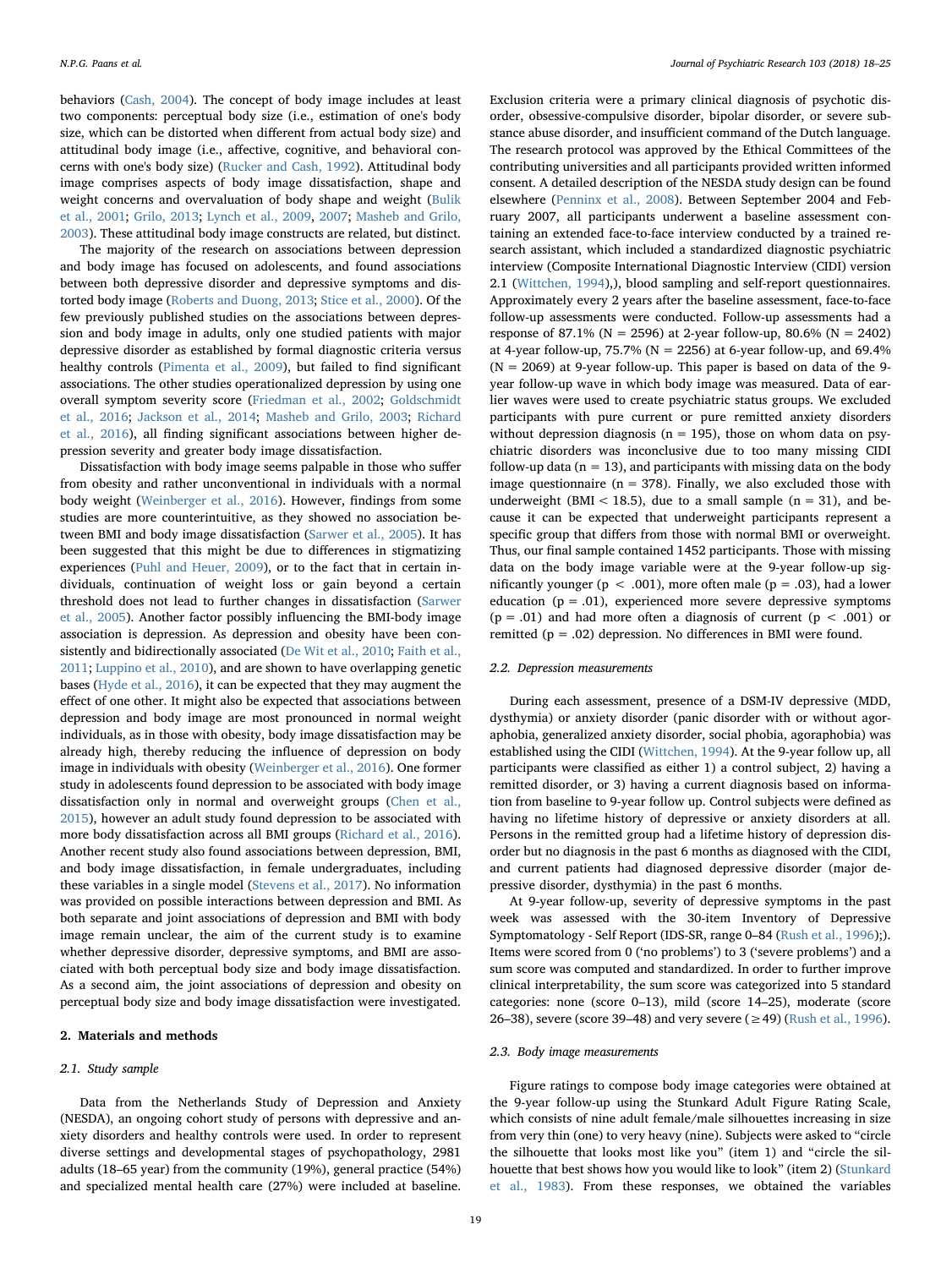"perceptual body size" (item 1: values 1–9) and "perceived ideal body size" (item 2: values 1–9) respectively, as was done previously ([Jackson](#page-6-28) [et al., 2014](#page-6-28); [Lynch et al., 2009,](#page-6-22) [2007\)](#page-6-23).

Body image dissatisfaction was defined as perceptual body size minus perceived ideal body size ([Lynch et al., 2009](#page-6-22), [2007\)](#page-6-23). A score closer to 0 in either direction represents low body image dissatisfaction, whereas a score farther away from 0 in either direction represents high body image dissatisfaction. In accordance with previous studies ([Jackson et al., 2014;](#page-6-28) [Lynch et al., 2009](#page-6-22)), three body image dissatisfaction categories were made: persons who want to bigger silhouette (≤−2), persons who are satisfied (−1 to 1), persons who want a smaller silhouette ( $\geq$ 2). As only 3 participants scored  $\lt$  =-2, we decided to drop this category because it can be expected that this group differs in underlying pathology from those who are satisfied or unsatisfied because they want to have a smaller silhouette. Thus, body image dissatisfaction was used as a dichotomous variable (satisfied versus want to have a smaller silhouette). Body image dissatisfaction was also used as a continuous variable, combining the groups who scored -1 and 0 as done by [Fitzgibbon et al. \(2000\)](#page-6-32) and [Lynch et al.](#page-6-23) [\(2007\).](#page-6-23)

#### 2.4. Sociodemographic and lifestyle and health variables

The socio-demographic variables age, sex, years of education and ethnicity were assessed during the interview. The lifestyle and health variables included in this study were kept similar to the variables included in previous studies to improve comparability. Lifestyle and health variables were measured at 9-year follow-up and contained smoking, alcohol use, body mass index (BMI) and chronic diseases. Smoking was operationalized by number of cigarettes per week. Alcohol use was expressed in number of drinks per week. Body weight and body height were measured at each visit by a trained research assistant. BMI was calculated as weight kilograms divided by height squared in meters (kg/m<sup>2</sup>). Three BMI categories were made: normal weight (BMI 18.5–24.9), overweight (BMI 25–29.9) and obesity (BMI > 29.9). The number of self-reported current somatic diseases for which participants received medical treatment (i.e. heart disease, epilepsy, diabetes, osteoarthritis, stroke, cancer, chronic lung-disease, thyroid disease, liver disease, intestinal disorders and ulcers) were counted.

#### 2.5. Statistical analyses

Nine-year follow-up sample characteristics were described as means and standard deviations, or percentages.

Unadjusted linear regression analyses were performed to assess whether depression diagnosis (with healthy controls as the reference category), depression severity and continuous BMI were associated separately to perceptual body size and in a second analysis, body image dissatisfaction. For the regression analyses, depression severity and BMI were standardized to make effects comparable. Thereafter, multivariable models were made for each of the independent variables, depression diagnosis, depression severity or BMI, adjusted for age, gender, years of education, ethnicity, smoking, alcohol use and number of chronic diseases. Finally depression diagnosis or severity were combined with BMI in the same model, along with potentially confounding variables (i.e. age, gender, education, ethnicity, smoking, alcohol use, and number of chronic diseases).

To conduct the main analyses with complete data of the variables included in the current analyses, first, multiple imputation was performed. In our final study sample ( $N = 1449$ ), there were 191 missing values on BMI. These missing values were assumed to be missing completely at random, as there were no systematic differences between the missing values and the observed values. With use of the SPSS multiple imputation procedure, 5 imputations were obtained as this should give an efficiency of 99% compared to using an infinite number

of imputations [\(Rubin, 1987](#page-7-17)). Variables which were non-normally distributed were log transformed before entered in the multiple imputation, and back transformed afterwards. In line with the guidelines for multiple imputation as described by [Sterne et al. \(2009\),](#page-7-18) the following variables were included in the multiple imputation procedure: age, gender, years of education, ethnicity, BMI of all the assessments (year 0 till year 9), cigarette and alcohol use, number of chronic diseases, depression diagnosis and severity, and the variables perceptual body size and perceived ideal body size.

Hereafter, to further investigate the potential interaction between depression and BMI, it was tested whether the interaction term between depressive diagnosis or depression severity \* continuous BMI was significantly associated with perceptual body size or body image dissatisfaction as outcome. Depression diagnosis or severity and BMI were also included in these analyses. To illustrate the results of these analyses, histograms were made to visualize the mean perceptual body size and mean rates of dissatisfaction of depression diagnosis groups or IDS clinical category groups, across the three BMI categories.

The regression coefficients reported in this paper were based on multiple imputed data, and were combined using Rubin's Rules [\(Rubin,](#page-7-17) [1987\)](#page-7-17). As an additional analysis, we ran the analyses on the original data without imputations. As some previous papers included body image dissatisfaction as a dichotomous variable [\(Jackson et al., 2014](#page-6-28); [Lynch et al., 2009,](#page-6-22) [2007](#page-6-23)), and this might be a clinically relevant measure, we also reran all analyses using dichotomous instead of continuous body image dissatisfaction. Before running the analyses, it was briefly tested whether the interaction term between depressive diagnosis or depressive symptoms \* gender was significantly associated with perceptual body image or body image dissatisfaction as outcome.

Analyses were conducted using SPSS version 22.0 (IBM Corp., Armonk, NY, USA). A p-value of < .05 was considered statistically significant.

#### 3. Results

#### 3.1. Descriptives

Participant's mean age was  $51.8$  (SD = 13.1). Of the three depression diagnosis groups, the healthy control group had the lowest percentage of females (59.2%) and the highest number of years of education ( $M = 13.9$ ,  $SD = 3.2$ , [Table 1\)](#page-3-0). The healthy controls had a mean BMI of  $25.9$  (SD = 4.8), the remitted patients on average  $26.4$  $(SD = 4.7)$ , and the current patients had a BMI of 27.0  $(SD = 5.1)$ , BMI was not significantly different across groups. Current patients contained the most smokers (25.7%), and had relatively the highest number of chronic diseases. As expected, current patients also showed the highest severity of depressive symptoms. Significant differences between patients and healthy controls were also found for body image. On a scale from 1 to 9, the average perceptual body size in the healthy control group was 4.3 (SD = 4.1), in the remitted group it was 4.5 (SD = 1.4), and for the current patients  $4.7$  (SD = 1.4). In the healthy control group, 79.0% of the participants were satisfied with their body size, as compared to 70.1% of the remitted and 64.1% of the current patients.

### 3.2. Depression, BMI and perceptual body size

Unadjusted linear regression analyses showed that patients with a remitted depressive disorder as well as with those with a current depressive disorder perceive their body size as larger as compared to the healthy controls [\(Table 2,](#page-3-1) model 1). Higher depression severity was also associated to a higher perceptual body size, and those with a higher BMI also perceived their body size as being larger. After correction for sociodemographic and lifestyle variables, only BMI, but not depression diagnosis or severity, was associated to perceptual body image ([Table 2](#page-3-1), model 2). When adding both depression diagnosis and BMI into the analyses simultaneously, results showed only BMI to remain associated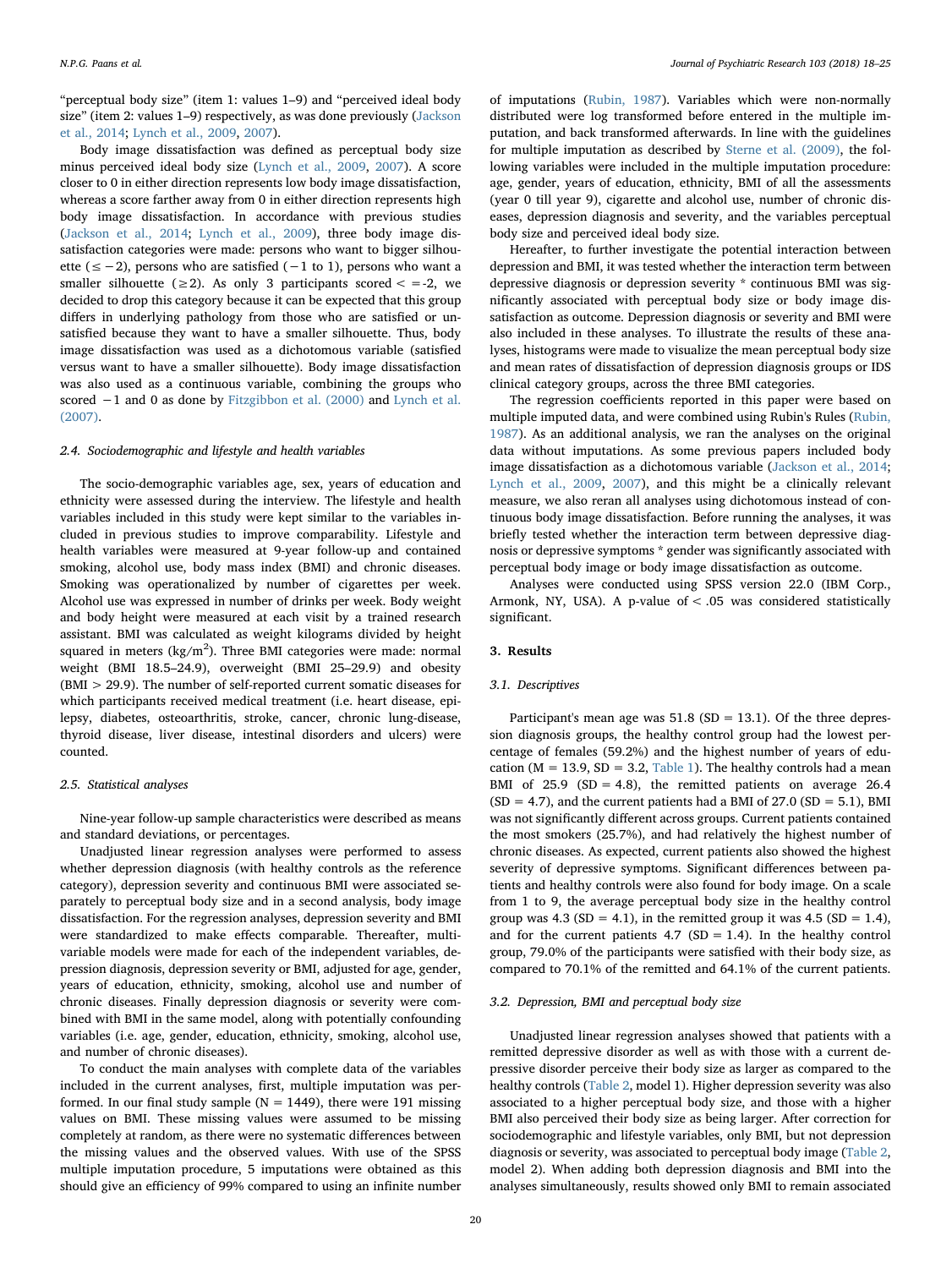#### <span id="page-3-0"></span>Table 1

Sample characteristics for complete cases (NESDA cohort at 9 year follow-up).

|                                            | Controls<br>$N = 325$ | Remitted depressive disorders<br>$N = 882$ | Current depressive disorders<br>$N = 242$ | Total group<br>$N = 1449$ | p-value |
|--------------------------------------------|-----------------------|--------------------------------------------|-------------------------------------------|---------------------------|---------|
| Demographics                               |                       |                                            |                                           |                           |         |
| Age (mean, sd)                             | 51.1 (14.6)           | 52.2 (12.9)                                | 52.1(11.6)                                | 51.8(13.1)                | .50     |
| Gender (%, female)                         | 59.2                  | 69.6                                       | 69.4                                      | 67.2                      | .002    |
| Education (mean, sd)                       | 13.9(3.2)             | 12.9(3.1)                                  | 12.7(3.2)                                 | 13.1(3.3)                 | < .001  |
| Ethnicity (%, North European)              | 96.7                  | 96.0                                       | 95.1                                      | 96.0                      | .63     |
| Lifestyle and health                       |                       |                                            |                                           |                           |         |
| BMI (mean, sd)                             | 26.0(4.8)             | 26.5(4.7)                                  | 27.0(5.1)                                 | 26.5(4.8)                 | .06     |
| Smoking (%)                                | 12.3                  | 24.6                                       | 25.7                                      | 22.0                      | < .001  |
| No. cigarettes/day (median, IQR)           | 63.0 (82.5)           | 70.0 (84.0)                                | 70.0 (119.0)                              | 70.0 (70.0)               | .22     |
| Alcohol use (drinks/week) (median, IQR)    | 3.7(7.2)              | 3.7(8.0)                                   | 1.0(8.2)                                  | 3.7(8.0)                  | .52     |
| No. chronic diseases (%)                   |                       |                                            |                                           |                           | < .001  |
| $\mathbf{0}$                               | 57.1                  | 40.0                                       | 34.3                                      | 42.9                      |         |
| $1-2$                                      | 37.8                  | 49.8                                       | 53.5                                      | 47.7                      |         |
| >2                                         | 5.1                   | 10.2                                       | 12.2                                      | 9.4                       |         |
| Severity of depressive symptoms (mean, sd) | 6.2(5.2)              | 14.5(9.5)                                  | 28.9 (12.5)                               | 15.0 (11.7)               | < .001  |
| None                                       | 90.4                  | 53.6                                       | 10.8                                      | 54.6                      | < .001  |
| Mild                                       | 8.9                   | 33.4                                       | 31.4                                      | 27.4                      |         |
| Moderate                                   | 0.7                   | 11.2                                       | 36.3                                      | 13.2                      |         |
| Severe/very severe                         | $\Omega$              | 1.7                                        | 21.5                                      | 4.6                       |         |
| Body size perception (mean, sd)            | 4.3(1.3)              | 4.5(1.4)                                   | 4.7(1.4)                                  | 4.48(1.42)                | < .001  |
| Body image dissatisfaction (mean, sd)      | 0.9(0.9)              | 1.1(0.9)                                   | 1.3(1.0)                                  | 1.1(0.9)                  | < .001  |
| $0-1$ (%)                                  | 78.5                  | 70.6                                       | 63.6                                      | 71.2                      | .001    |
| $\geq 2$ (%)                               | 21.5                  | 29.4                                       | 36.4                                      | 28.8                      |         |

 $IOR = inter quartile range.$ 

to perceptual body size [\(Table 2,](#page-3-1) model 3). Adding depression severity and BMI into the analyses simultaneously showed both to be associated to perceptual body size [\(Table 2,](#page-3-1) model 4).

### 3.3. Depression, BMI and body image dissatisfaction

Unadjusted linear regression analyses showed that both patients with a remitted and a current depressive disorder had higher body image dissatisfaction than the healthy controls [\(Table 2,](#page-3-1) model 1). Higher depression severity and higher BMI were also associated to greater dissatisfaction. This remained unchanged after correction for sociodemographic and lifestyle variables ([Table 2,](#page-3-1) model 2). When depression diagnosis and BMI were added into the analyses simultaneously, both depression diagnosis and BMI remained associated with body image dissatisfaction ([Table 2](#page-3-1), model 3). Adding depression severity and BMI simultaneously into the analyses also showed both to be associated to body image dissatisfaction ([Table 2](#page-3-1), model 4).

We studied whether the association between depression and body

#### <span id="page-3-1"></span>Table 2

Linear regression analyses examining the associations of depression diagnosis, depression severity and BMI with perceptual body size or body image dissatisfaction  $(N = 1449)$ .

|                      | Perceptual body size |                 |                            |                            |                |                                                                      |                |                                                                 |  |
|----------------------|----------------------|-----------------|----------------------------|----------------------------|----------------|----------------------------------------------------------------------|----------------|-----------------------------------------------------------------|--|
|                      | Unadjusted Model 1   |                 | Covariate adjusted Model 2 |                            |                | Covariate adjusted,<br>depression diagnosis & BMI<br>entered Model 3 |                | Covariate adjusted depression<br>severity & BMI entered Model 4 |  |
|                      | B <sup>a</sup>       | <i>p</i> -value | B <sup>a</sup>             | <i>p</i> -value            | B <sup>a</sup> | <i>p</i> -value                                                      | B <sup>a</sup> | $p$ -value                                                      |  |
| Depression diagnosis |                      |                 |                            |                            |                |                                                                      |                |                                                                 |  |
| Healthy controls     | Ref.                 | Ref.            | Ref.                       | Ref.                       | Ref.           | Ref.                                                                 | n.a.           | n.a.                                                            |  |
| Remitted patients    | 0.24                 | .01             | 0.09                       | .31                        | 0.07           | .25                                                                  | n.a.           | n.a.                                                            |  |
| Current patients     | 0.45                 | < .001          | 0.21                       | .08                        | 0.14           | .08                                                                  | n.a.           | n.a.                                                            |  |
| Depression severity  | 0.17                 | < .001          | 0.04                       | .30                        | n.a.           | n.a.                                                                 | 0.07           | .007                                                            |  |
| BMI $(kg/m2)$        | 1.11                 | < .001          | 1.13                       | < .001                     | 1.13           | < .001                                                               | 1.13           | < .001                                                          |  |
|                      |                      |                 |                            | Body image dissatisfaction |                |                                                                      |                |                                                                 |  |
| Depression diagnosis |                      |                 |                            |                            |                |                                                                      |                |                                                                 |  |
| Healthy controls     | Ref.                 | Ref.            | Ref                        | Ref.                       | Ref.           | Ref.                                                                 | n.a.           | n.a.                                                            |  |
| Remitted patients    | 0.09                 | .002            | 0.13                       | .03                        | 0.12           | .01                                                                  | n.a.           | n.a.                                                            |  |
| Current patients     | 0.21                 | < .001          | 0.25                       | .002                       | 0.21           | .001                                                                 | n.a.           | n.a.                                                            |  |
| Depression severity  | 0.18                 | < .001          | 0.10                       | < .001                     | n.a.           | n.a.                                                                 | 0.11           | < .001                                                          |  |
| BMI $(kg/m2)$        | 0.60                 | < .001          | 0.60                       | < .001                     | 0.61           | < .001                                                               | 0.61           | < .001                                                          |  |

Characteristics are entered into the univariable unadjusted regression analyses separately first (model 1). Thereafter, multivariate analyses are done for depression diagnosis, depression severity or BMI separately, adjusted for age, gender, years of education, ethnicity, smoking, alcohol use and number of chronic diseases (model 2). Finally, multivariate analyses are done separately for depression diagnosis (model 3) and depression severity (model 4) together with BMI, adjusted for age, gender, years of education, ethnicity, smoking, alcohol use and number of chronic diseases.

<span id="page-3-2"></span><sup>a</sup> B represents standardized regression coefficients.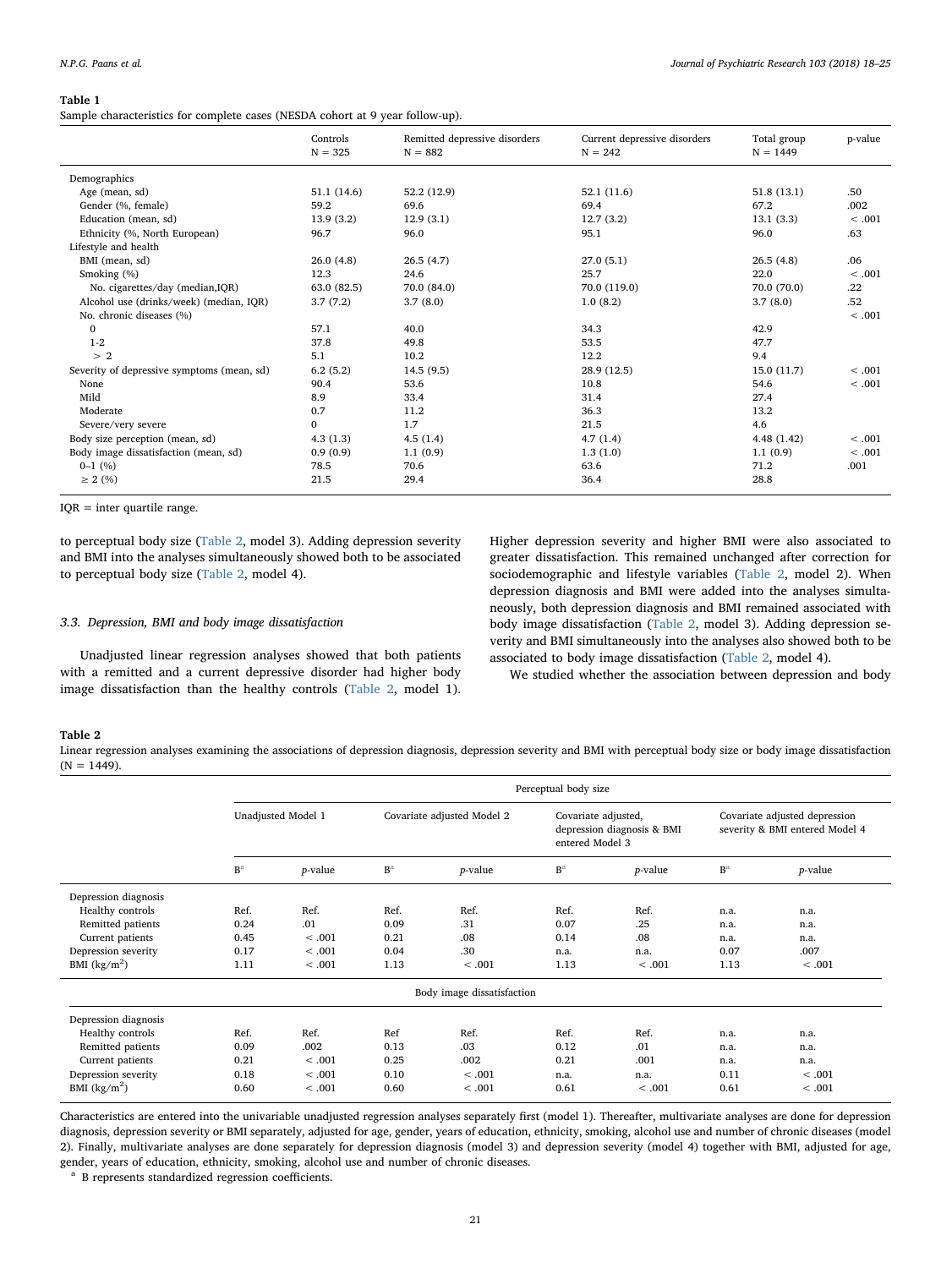<span id="page-4-0"></span>

Fig. 1. Associations between a.) depression diagnosis and perceptual body image, b.) depression severity and perceptual body image, c.) depression diagnosis and body image dissatisfaction and d.) depression severity and body image dissatisfaction, per BMI category (normal weight n = 662, overweight n = 496, obesity  $n = 291$ ).

image differed between BMI groups by testing the interaction terms between depression \* BMI and associating those terms with perceptual body size and body image dissatisfaction. The interaction tests indicated that the association between depression diagnosis or depression severity and perceptual body size did not differ with BMI level (p-values were .70 and .19 for remitted and current depression interaction terms, and .42 for depression severity interaction term). Likewise, associations between depression diagnosis or severity and body image dissatisfaction did not differ with BMI (p-values .68, .49 and .90 for depression diagnosis and severity respectively). This was illustrated by histograms in [Fig. 1,](#page-4-0) that showed that, as compared to healthy controls and remitted patients, the current patient group showed to have the largest perceptual body size and the largest mean dissatisfaction. This was true for all BMI categories (normal weight, overweight and obesity). Results

for IDS symptom categories similarly showed that, as compared to those with none or mild symptoms, those with moderate to (very) severe symptoms showed the largest perceptual body size and highest frequency of dissatisfaction. This was true for overweight and obese BMI categories.

Using dichotomous body image dissatisfaction instead of the continuous variable, showed similar results [\(Table 3](#page-4-1)), as did using complete cases in the analyses (data not shown). No significant interaction terms were found between depression diagnosis or severity and gender in associations with perceptual body size or body image dissatisfaction (p-values between .14 and .74) suggesting that associations were consistent across men and women.

#### <span id="page-4-1"></span>Table 3

Logistic regression analyses examining the associations between depression diagnosis, depression severity and BMI, and dichotomous body image dissatisfaction  $(N = 1449)$ .

|                      | Body image dissatisfaction |                 |                            |                 |                                                                      |                 |                                                                    |                 |
|----------------------|----------------------------|-----------------|----------------------------|-----------------|----------------------------------------------------------------------|-----------------|--------------------------------------------------------------------|-----------------|
|                      | Unadjusted Model 1         |                 | Covariate adjusted Model 2 |                 | Covariate adjusted, depression<br>diagnosis & BMI entered Model<br>3 |                 | Covariate adjusted depression<br>severity & BMI entered Model<br>4 |                 |
|                      | OR <sup>a</sup>            | <i>p</i> -value | OR <sup>a</sup>            | <i>p</i> -value | OR <sup>a</sup>                                                      | <i>p</i> -value | OR <sup>a</sup>                                                    | <i>p</i> -value |
| Depression diagnosis |                            |                 |                            |                 |                                                                      |                 |                                                                    |                 |
| Healthy controls     | Ref.                       | Ref.            | Ref.                       | Ref.            | Ref.                                                                 | Ref.            | n.a.                                                               | n.a.            |
| Remitted patients    | 1.59                       | .003            | 1.23                       | .13             | 1.43                                                                 | .07             | n.a.                                                               | n.a.            |
| Current patients     | 2.11                       | < .001          | 1.54                       | .04             | 1.66                                                                 | .04             | n.a.                                                               | n.a.            |
| Depression severity  | 1.41                       | < .001          | 1.24                       | .001            | n.a.                                                                 | n.a.            | 1.44                                                               | < .001          |
| BMI $(kg/m2)$        | 5.25                       | < 0.001         | 6.00                       | < .001          | 6.04                                                                 | < .001          | 6.22                                                               | < 0.001         |

Characteristics are entered into the univariable unadjusted regression analyses separately first (model 1). Thereafter, multivariate analyses are done for depression diagnosis, depression severity or BMI separately, adjusted for age, gender, years of education, ethnicity, smoking, alcohol use and number of chronic diseases (model 2). Finally, multivariate analyses are done separately for depression diagnosis (model 3) and depression severity (model 4) together with BMI, adjusted for age, gender, years of education, ethnicity, smoking, alcohol use and number of chronic diseases.

<span id="page-4-2"></span><sup>a</sup> OR= Odds Ratio for standardized coefficients.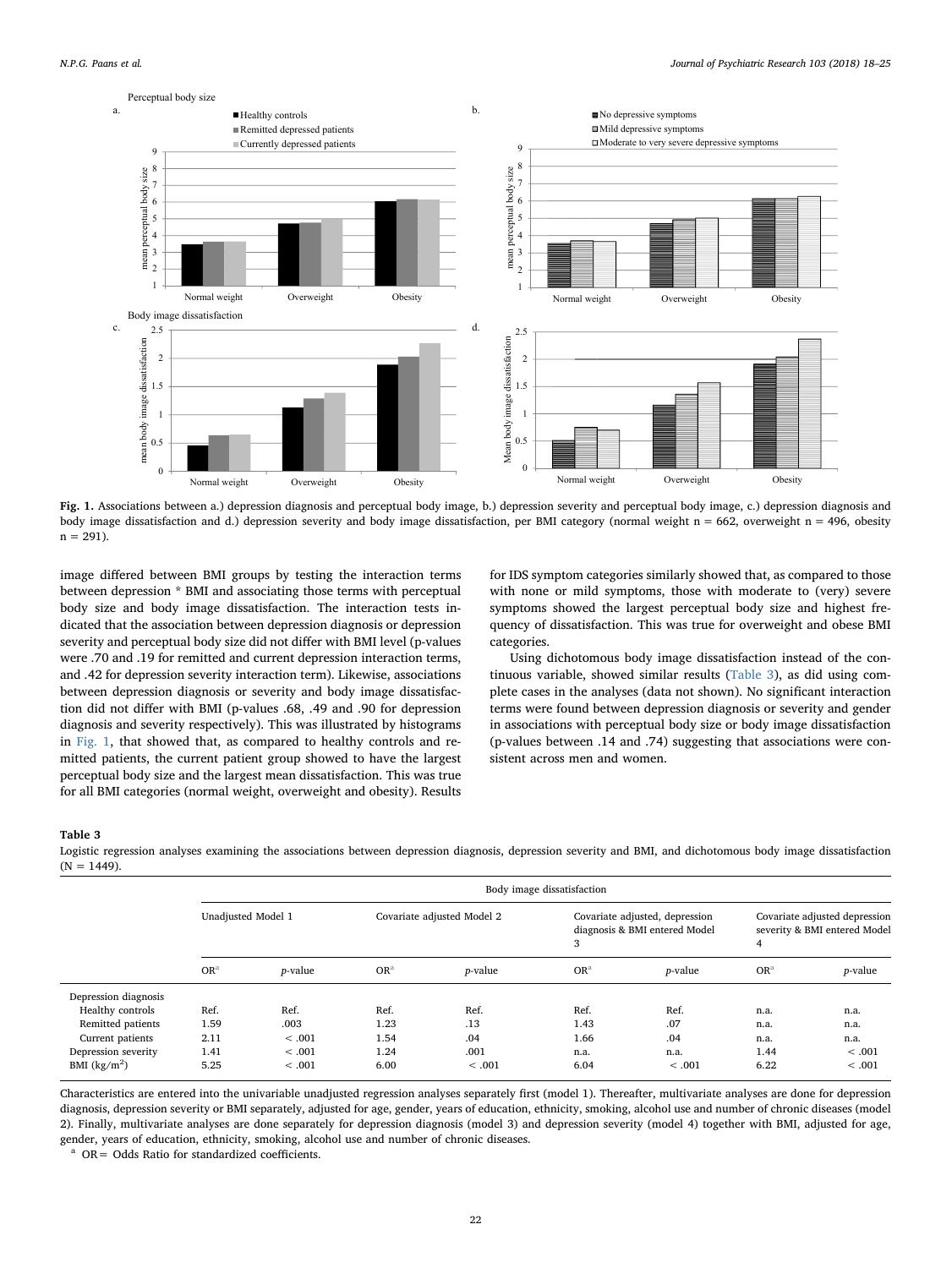#### 4. Discussion

In this large-scale cohort study, we found robust associations between depression, higher BMI and both larger perceptual body size as well as greater body image dissatisfaction. We are the first to show that when combining depression severity and BMI in one model, both were significantly associated to higher perceptual body size and to more body image dissatisfaction. Similarly, when combining depression diagnosis and BMI in one model, both were significantly associated to more body image dissatisfaction. BMI was more strongly associated to both perceptual body image and body image dissatisfaction than depression. Our results also show that associations of depression with perceptual body size and body image dissatisfaction are similar across different BMI levels.

The results of this study are in line with previous findings that show associations between depression severity and both perceptual body size and body image dissatisfaction ([Friedman et al., 2002](#page-6-26); [Goldschmidt](#page-6-27) [et al., 2016](#page-6-27); [Jackson et al., 2014](#page-6-28); [Masheb and Grilo, 2003](#page-6-24); [Richard](#page-7-10) [et al., 2016](#page-7-10)). We are the first to study associations between depression diagnosis and body image dissatisfaction in adults. In accordance with the "scar hypothesis", research has shown depression to leave lasting changes in cognitions such as dysfunctional attitudes (e.g. personalization, overgeneralization) and attributional style (attribute negative events to internal, stable, and global causes) ([Eaves and Rush, 1984](#page-6-33); [Lewinsohn et al., 1981](#page-6-34); [Nolen-Hoeksema et al., 1992](#page-6-35); [Rohde et al.,](#page-7-19) [1990\)](#page-7-19). In Becks classical theory of depression, "distortion of body image" is included among the cognitive symptoms of depression ([Beck,](#page-6-18) [1976\)](#page-6-18)). Therefore, it might be that depression could contribute to a worse body image. However, the theoretical framework in adolescents states that distorted body image due to changing body shapes can contribute to depression ([Roberts and Duong, 2013](#page-7-8); [Stice et al., 2000](#page-7-9)). Thereby, previous evidence suggests that the association between depression and body image might be bidirectional. It is also possible that both depression and body image dissatisfaction are caused by a third factor. For example, a study with female students showed that experiencing weight stigma due to a high BMI was associated with both depressive symptoms as well as body image dissatisfaction [\(Stevens et al.,](#page-7-13) [2017\)](#page-7-13).

In accordance with a recent systematic review and meta-analysis ([Weinberger et al., 2016\)](#page-7-4), we found associations between a higher BMI and both a larger perceptual body size and more body image dissatisfaction. When depression and BMI were combined in one model, only associations between BMI and perceptual body size remained significant. Associations between high BMI and a larger perceptual body size have been reported earlier [\(Benkeser et al., 2012;](#page-6-36) [Cachelin](#page-6-37) [et al., 2006](#page-6-37); [Gilbert-Diamond et al., 2009](#page-6-38); [Kakeshita and de Sousa](#page-6-39) [Almeida, 2006\)](#page-6-39) and overestimation of body size in individuals with obesity is found ([Johnstone et al., 2008](#page-6-40)). It is however an interesting finding that this association seems irrespective of mood. As changes in cognition due to depression could also contribute to a higher perception, the joint effects of both BMI and depression could have led to an even higher perceptual body size. No previous studies specifically focused on the joint associations of depression and BMI on perceptual body size. However, [Pimenta et al. \(2009\)](#page-6-25) included the results of both variables and did adjust for BMI when associating depression to perceptual body size [\(Pimenta et al., 2009\)](#page-6-25). Their results are in line with the current findings, as after adjustment for BMI and sociodemographic variables, no significant association between depression diagnosis and perceptual body size was found [\(Pimenta et al., 2009\)](#page-6-25). For body image dissatisfaction, in the current study, in models containing both depression and BMI, the associations of both BMI and depression with body image dissatisfaction remain significant. Also, while both depression and BMI are associated to body image dissatisfaction, the effect of BMI is the strongest. [Goldschmidt et al. \(2016\),](#page-6-27) [Masheb and Grilo](#page-6-24) [\(2003\)](#page-6-24) and [Richard et al. \(2016\)](#page-7-10) previously studied associations between depressive symptoms and body image dissatisfaction and

adjusted these analyses for BMI. In line with our findings, results of all three studies showed that depression was significantly associated to body image dissatisfaction after adjustment for BMI and other sociodemographic variables [\(Goldschmidt et al., 2016;](#page-6-27) [Masheb and Grilo,](#page-6-24) [2003;](#page-6-24) [Richard et al., 2016](#page-7-10)). Because the associations of BMI with body image dissatisfaction were not reported, we could not compare the association of BMI with body image dissatisfaction. In the current study, overall no significant interaction between depression and BMI was found, and associations between depression and body image were consistent across BMI levels. As no other studies investigated the interaction of depression and BMI in association with body image, it is not possible to compare our results with previous findings. The results of the current study suggest that body image dissatisfaction could be a target in the treatment of those who suffer from depression in combination with a high BMI. Modifying dysfunctional body image-related thoughts, feelings, and behaviors [\(Alleva et al., 2015\)](#page-6-41), could subsequently reduce adverse mental and physical health consequences such as low self-esteem ([Cash and Fleming, 2001;](#page-6-12) [Davison and McCabe,](#page-6-13) [2006\)](#page-6-13), eating disorders [\(Cash and Brown, 1987;](#page-6-15) [Gardner and Brown,](#page-6-16) [2014;](#page-6-16) [Garner and Gar](#page-6-17)finkel, 1981), physical inactivity, alcohol use and smoking ([Grogan, 2006;](#page-6-14) [Schlissel et al., 2017;](#page-7-5) Stice [and Shaw, 2003\)](#page-7-6).

There are some important strengths to the present study, such as the use of a large generalizable group of participants, recruited from community, general practice and specialized mental health care, and the fact that it is the first study to investigate associations between depression diagnosis and body image dissatisfaction in an adult population. Additionally, body weight was measured by a trained interviewer rather than using self-reported weight. However, some limitations should also be noted. The main limitation concerns the validity of the Stunkard Adult Figure Rating scale ([Stunkard et al., 1983](#page-7-16)) as an accurate measure of a body image dissatisfaction. Whereas in general women tend to internalize a thin appearance ideal ([Thompson and](#page-7-20) [Stice, 2001\)](#page-7-20), for men the ideal body is one of lean muscularity [\(Blashill](#page-6-42) [and Wilhelm, 2015;](#page-6-42) [McCreary and Saucier, 2009](#page-6-43)). The Figure Rating scale may not be precise enough to distinguish between overweight or obesity and muscularity. Although in the current study sex did not significantly modify the associations between depression and body image dissatisfaction and we presented results for men and women combined, women tended to be more dissatisfied than men. Studies of [Friedman et al. \(2002\),](#page-6-26) [Goldschmidt et al. \(2016\)](#page-6-27) and [Pimenta et al.](#page-6-25) [\(2009\)](#page-6-25) do present stratified results, however they do not perform statistical tests to validate the necessity ([Friedman et al., 2002](#page-6-26); [Goldschmidt et al., 2016;](#page-6-27) [Pimenta et al., 2009](#page-6-25)). We believe it is necessary to first 'proof' that there is truly evidence of gender modification by testing gender interaction. As these studies didn't do so, it remains difficult to compare results. Furthermore, no information on experience of weight stigma or social stigma was available, while studies suggest strong associations between stigma and both depression ([Brohan et al., 2011;](#page-6-44) [Stevens et al., 2017\)](#page-7-13) and obesity ([Puhl and Heuer,](#page-7-12) [2009;](#page-7-12) [Stevens et al., 2017](#page-7-13)). Finally, while the associations between depression and body image might be bidirectional, this study relied on cross-sectional data and thereby no conclusions about causality can be made.

In summary, our findings are the first to indicate that patients with a remitted or current depressive disorder are more frequently dissatisfied with their body. We also confirm that those with higher depression severity, as well as those with a higher BMI, are more often dissatisfied. Persons with a high symptom severity and/or high BMI also seem to perceive their body as larger. BMI seems to be more strongly associated to both outcomes than depression. Associations between depression and body image did not vary across BMI levels. Given the current findings, efforts in treatment should be made to reduce body image dissatisfaction in those suffering from depression, especially in those with a high BMI, as body image dissatisfaction can have long-lasting consequences in both mental and physical health.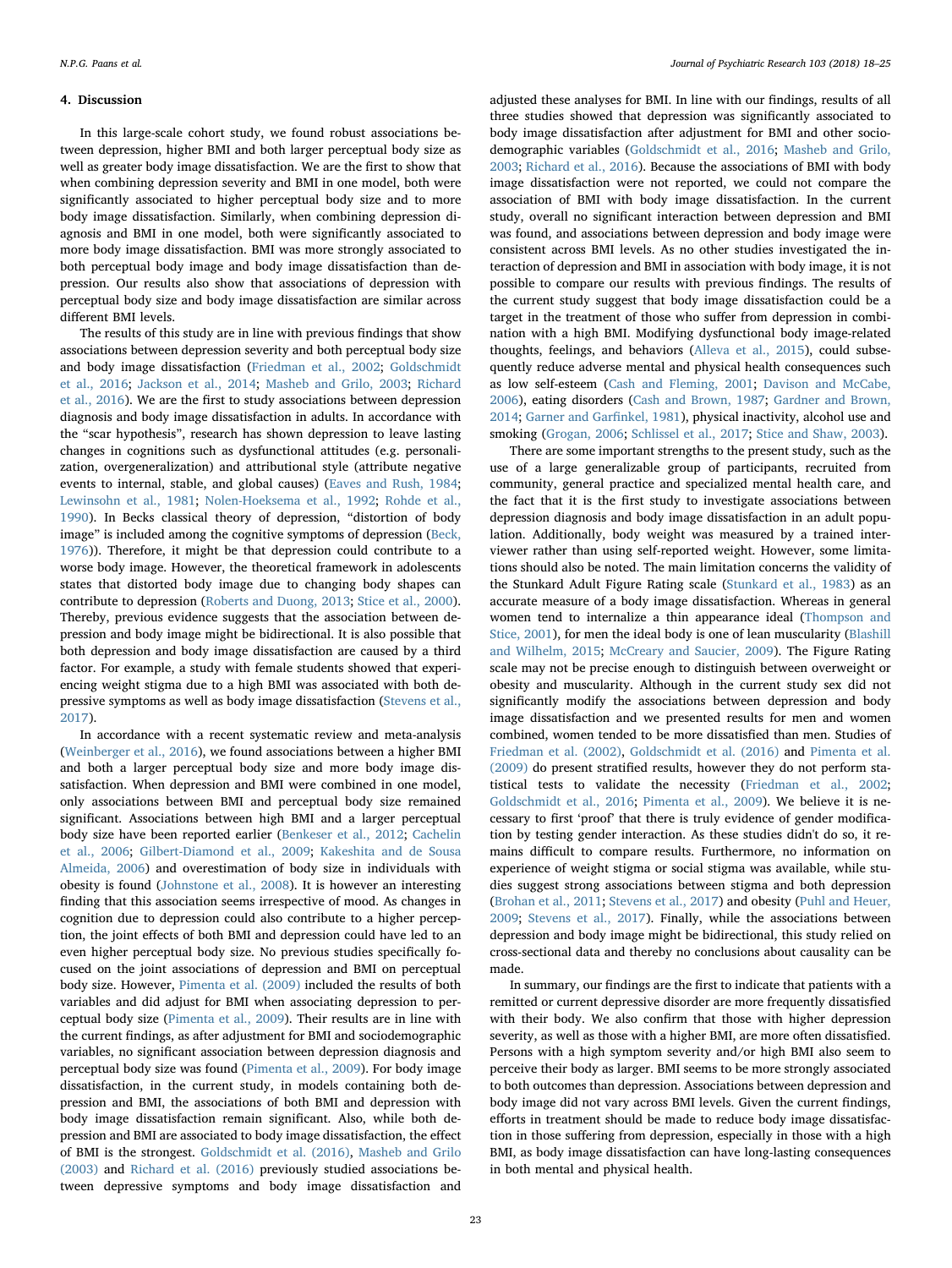#### Declarations of interest

None.

#### Role of the funding source

Funding for this paper was provided by the European Union FP7 MooDFOOD Project 'Multi-country cOllaborative project on the rOle of Diet, FOod-related behavior, and Obesity in the prevention of Depression' (grant agreement no. 613598). The infrastructure for the NESDA study [\(www.nesda.nl\)](http://www.nesda.nl) is funded through the Geestkracht program of the Netherlands Organisation for Health Research and Development (ZonMw, grant number 10-000-1002) and financial contributions by participating universities and mental health care organizations (VU University Medical Center, GGZ inGeest, Leiden University Medical Center, Leiden University, GGZ Rivierduinen, University Medical Center Groningen, University of Groningen, Lentis, GGZ Friesland, GGZ Drenthe, Rob Giel Onderzoekscentrum).

#### Appendix A. Supplementary data

Supplementary data related to this article can be found at [http://dx.](http://dx.doi.org/10.1016/j.jpsychires.2018.05.003) [doi.org/10.1016/j.jpsychires.2018.05.003](http://dx.doi.org/10.1016/j.jpsychires.2018.05.003).

#### References

- <span id="page-6-41"></span>Alleva, J.M., Sheeran, P., Webb, T.L., Martijn, C., Miles, E., 2015. A Meta-analytic Review of Stand-alone Interventions to Improve Body Image. pp. 1–32. [https://doi.org/10.](https://doi.org/10.1371/journal.pone.0139177) [1371/journal.pone.0139177.](https://doi.org/10.1371/journal.pone.0139177)
- <span id="page-6-18"></span>[Beck, A., 1976. Cognitive Therapy and the Emotional Disorders. International Universities](http://refhub.elsevier.com/S0022-3956(18)30168-7/sref2) [Press, New York, NY.](http://refhub.elsevier.com/S0022-3956(18)30168-7/sref2)
- <span id="page-6-36"></span>[Benkeser, R.M., Biritwum, R., Hill, A.G., 2012. Prevalence of overweight and obesity and](http://refhub.elsevier.com/S0022-3956(18)30168-7/sref3) [perception of healthy and desirable body size in urban, Ghanaian women. Ghana](http://refhub.elsevier.com/S0022-3956(18)30168-7/sref3) [Med. J. 46, 66](http://refhub.elsevier.com/S0022-3956(18)30168-7/sref3)–75.
- <span id="page-6-42"></span>Blashill, A.J., Wilhelm, S., 2015. Boys : Longitudinal Trajectories into Adulthood, vol. 15. pp. 445–451. [https://doi.org/10.1037/a0034618.Body.](https://doi.org/10.1037/a0034618.Body)
- <span id="page-6-44"></span>[Brohan, E., Gauci, D., Sartorius, N., Thornicroft, G., Group, G.-E.S., 2011. Self-stigma,](http://refhub.elsevier.com/S0022-3956(18)30168-7/sref5) [empowerment and perceived discrimination among people with bipolar disorder or](http://refhub.elsevier.com/S0022-3956(18)30168-7/sref5) [depression in 13 European countries: the GAMIAN-Europe study. J. A](http://refhub.elsevier.com/S0022-3956(18)30168-7/sref5)ffect. Disord. [129, 56](http://refhub.elsevier.com/S0022-3956(18)30168-7/sref5)–63.
- <span id="page-6-20"></span>Bulik, C., Wade, T., Heath, A., Martin, N., Stunkard, A., Eaves, L., 2001. Relating body mass index to figural stimuli: population-based normative data for Caucasians. Int. J. Obes. 25, 1517–1524. <https://doi.org/10.1038/sj.ijo.0801742>.
- <span id="page-6-37"></span>Cachelin, F.M., Monreal, T.K., Juarez, L.C., 2006. Body image and size perceptions of Mexican American women. Body Image 3, 67–75. [https://doi.org/10.1016/j.bodyim.](https://doi.org/10.1016/j.bodyim.2005.10.006) [2005.10.006](https://doi.org/10.1016/j.bodyim.2005.10.006).
- <span id="page-6-15"></span>[Cash, T., Brown, T., 1987. Body image in anorexia nervosa and bulimia nervosa. A review](http://refhub.elsevier.com/S0022-3956(18)30168-7/sref8) [of the literature. Behav. Modif. 11, 487](http://refhub.elsevier.com/S0022-3956(18)30168-7/sref8)–521.
- <span id="page-6-19"></span>Cash, T.F., 2004. Body image: past, present, and future. Body Image 1, 1–5. [https://doi.](https://doi.org/10.1016/S1740-1445(03) [org/10.1016/S1740-1445\(03\)00011-1](https://doi.org/10.1016/S1740-1445(03).
- <span id="page-6-12"></span>Cash, T.F., Fleming, E.C., 2001. The impact of body image Experiences : Development of the Body Image Quality of Life Inventory 2. pp. 1994–1999. [https://doi.org/10.](https://doi.org/10.1002/eat.10033) [1002/eat.10033](https://doi.org/10.1002/eat.10033).
- <span id="page-6-30"></span>Chen, G., Guo, G.P., Gong, J.B., Xiao, S.Y., 2015. The association between body dissatisfaction and depression: an examination of the moderating effects of gender, age, and weight status in a sample of Chinese adolescents. J. Psychol. Couns. Sch. 25, 245–260. [https://doi.org/10.1017/jgc.2015.6.](https://doi.org/10.1017/jgc.2015.6)
- <span id="page-6-13"></span>Davison, T.E., McCabe, M.P., 2006. Adolescent body image and psychosocial functioning. J. Soc. Psychol. 146, 15–30. <https://doi.org/10.3200/SOCP.146.1.15-30>.
- <span id="page-6-1"></span>De Wit, L., Luppino, F., van Straten, A., Penninx, B., Zitman, F., Cuijpers, P., 2010. Depression and obesity: a meta-analysis of community-based studies. Psychiatr. Res. 178, 230–235. <https://doi.org/10.1016/j.psychres.2009.04.015>.
- <span id="page-6-33"></span>Eaves, G., Rush, A., 1984. Cognitive patterns in symptomatic and remitted unipolar major depression. J. Abnorm. Psychol. 93, 31–40. [https://doi.org/10.1037/0021-843X.93.](https://doi.org/10.1037/0021-843X.93.1.31) [1.31](https://doi.org/10.1037/0021-843X.93.1.31).
- <span id="page-6-2"></span>Faith, M.S., Butryn, M., Wadden, T., Fabricatore, A., Nguyen, A.M., Heymsfield, S.B., 2011. Evidence for prospective associations among depression and obesity in population-based studies. Obes. Rev. 12, 438–453. [https://doi.org/10.1111/j.1467-789X.](https://doi.org/10.1111/j.1467-789X.2010.00843.x) [2010.00843.x.](https://doi.org/10.1111/j.1467-789X.2010.00843.x)
- <span id="page-6-0"></span>Ferrari, A.J., Charlson, F.J., Norman, R.E., Patten, S.B., Freedman, G., Murray, C.J.L., Vos, T., Whiteford, H.A., 2013. Burden of depressive disorders by country, sex, age, and year: findings from the global burden of disease study 2010. PLoS Med. 10. [https://](https://doi.org/10.1371/journal.pmed.1001547) [doi.org/10.1371/journal.pmed.1001547.](https://doi.org/10.1371/journal.pmed.1001547)
- <span id="page-6-4"></span>Field, A.E., Manson, J.E., Laird, N., Williamson, D.F., Willett, W.C., Colditz, G.A., 2004. Weight cycling and the risk of developing type 2 diabetes among adult women in the United States. Obes. Res. 12, 267–274. [https://doi.org/10.1038/oby.2004.34.](https://doi.org/10.1038/oby.2004.34)
- <span id="page-6-32"></span>Fitzgibbon, M.L., Blackman, L.R., Avellone, M.E., 2000. The relationship between body image discrepancy and body mass index across ethnic groups. Obes. Res. 8, 582–589.

[https://doi.org/10.1038/oby.2000.75.](https://doi.org/10.1038/oby.2000.75)

- <span id="page-6-26"></span>Friedman, K.E., Reichmann, S.K., Costanzo, P.R., Musante, G.J., 2002. Body image partially mediates the relationship between obesity and psychological distress. Obes. Res. 10, 33–41. [https://doi.org/10.1038/oby.2002.5.](https://doi.org/10.1038/oby.2002.5)
- <span id="page-6-16"></span>Gardner, R.M., Brown, D.L., 2014. Body size estimation in anorexia nervosa: a brief review of findings from 2003 through 2013. Psychiatr. Res. 219, 407–410. [https://doi.](https://doi.org/10.1016/j.psychres.2014.06.029) [org/10.1016/j.psychres.2014.06.029.](https://doi.org/10.1016/j.psychres.2014.06.029)
- <span id="page-6-17"></span>Garner, D.M., Garfinkel, P.E., 1981. Body image in anorexia nervosa: measurement, theory and clinical implications. Int. J. Psychiatr. Med. 11, 263-284. [https://doi.org/](https://doi.org/10.2190/R55Q-2U6T-LAM7-RQR7) [10.2190/R55Q-2U6T-LAM7-RQR7](https://doi.org/10.2190/R55Q-2U6T-LAM7-RQR7).
- <span id="page-6-38"></span>Gilbert-Diamond, D., Baylin, A., Mora-Plazas, M., Villamor, E., 2009. Correlates of obesity and body image in colombian women. J. Wom. Health 18, 1145–1151. [https://doi.](https://doi.org/10.1089/jwh.2008.1179) [org/10.1089/jwh.2008.1179](https://doi.org/10.1089/jwh.2008.1179).
- <span id="page-6-27"></span>Goldschmidt, A., Wall, M., Choo, T.-H.J., Becker, C., Neumark-Sztainer, D., 2016. Shared risk factors for mood-, eating-, and weight-related health outcomes. Health Psychol. 35, 245–252. <https://doi.org/10.1037/hea0000283.Shared>.
- <span id="page-6-21"></span>Grilo, C.M., 2013. Why no cognitive body image feature such as overvaluation of shape/ weight in the binge eating disorder diagnosis? Int. J. Eat. Disord. 46, 208–211. [https://doi.org/10.1002/eat.22082.](https://doi.org/10.1002/eat.22082)
- <span id="page-6-14"></span>Grogan, S., 2006. Body Image and Health. pp. 523–530. [https://doi.org/10.1177/](https://doi.org/10.1177/1359105306065013) [1359105306065013.](https://doi.org/10.1177/1359105306065013)
- <span id="page-6-29"></span>Hyde, C.L., Nagle, M.W., Tian, C., Chen, X., Paciga, S.A., Wendland, J.R., Tung, J.Y., Hinds, D.A., Perlis, R.H., Winslow, A.R., 2016. Identification of 15 genetic loci associated with risk of major depression in individuals of European descent. Nat. Genet. 1–9. [https://doi.org/10.1038/ng.3623.](https://doi.org/10.1038/ng.3623)
- <span id="page-6-28"></span>Jackson, K., Janssen, I., Appelhans, B., Kazlauskaite, R., Karavolos, K., Dugan, S., Avery, E., Shipp-Johnson, K., Powell, L., 2014. Body image satisfaction and depression in midlife women: the Study of Women's Health across the Nation (SWAN). Arch. womans Ment. Heal. 17, 177-187. [https://doi.org/10.1016/j.immuni.2010.12.017.](https://doi.org/10.1016/j.immuni.2010.12.017.Two-stage) [Two-stage](https://doi.org/10.1016/j.immuni.2010.12.017.Two-stage).
- <span id="page-6-40"></span>Johnstone, A.M., Stewart, A.D., Benson, P.J., Kalafati, M., Rectenwald, L., Horgan, G., 2008. Assessment of body image in obesity using a digital morphing technique. J. Hum. Nutr. Diet. 21, 256–267. [https://doi.org/10.1111/j.1365-277X.2008.00862.x.](https://doi.org/10.1111/j.1365-277X.2008.00862.x)
- <span id="page-6-39"></span>Kakeshita, I.S., de Sousa Almeida, S., 2006. Relationship between body mass index and self-perception among university students. Rev. Saude Publica 40, 1–7. [https://doi.](https://doi.org//S0034-89102006000300019) [org//S0034-89102006000300019.](https://doi.org//S0034-89102006000300019)
- <span id="page-6-5"></span>Lenz, M., Richter, T., Mühlhauser, I., 2009. The morbidity and mortality associated with overweight and obesity in adulthood: a systematic review. Dtsch. Arztebl. Int. 106, 641–648. [https://doi.org/10.3238/arztebl.2009.0641.](https://doi.org/10.3238/arztebl.2009.0641)
- <span id="page-6-34"></span>[Lewinsohn, P., Steinmetz, J., Larson, D., Franklin, J., 1981. Depression-related cognitions:](http://refhub.elsevier.com/S0022-3956(18)30168-7/sref31) [antecedent or consequence . J. Abnorm. Psychol. 90, 213](http://refhub.elsevier.com/S0022-3956(18)30168-7/sref31)–219.
- <span id="page-6-3"></span>[Luppino, F.S., de Wit, L.M., Bouvy, P.F., Stijnen, T., Cuijpers, P., Penninx, B.W.J.H.,](http://refhub.elsevier.com/S0022-3956(18)30168-7/sref32) [Zitman, F., 2010. Overweight, obesity, and depression. Arch. Gen. Psychiatr. 67,](http://refhub.elsevier.com/S0022-3956(18)30168-7/sref32) 220–[229](http://refhub.elsevier.com/S0022-3956(18)30168-7/sref32).
- <span id="page-6-23"></span>Lynch, E., Liu, K., Spring, B., Hankinson, A., Wei, G.S., Greenland, P., 2007. Association of ethnicity and socioeconomic status with judgments of body size: the coronary artery risk development in young adults (CARDIA) study. Am. J. Epidemiol. 165, 1055–1062. <https://doi.org/10.1093/aje/kwk114>.
- <span id="page-6-22"></span>Lynch, E., Liu, K., Wei, G.S., Spring, B., Kiefe, C., Greenland, P., 2009. The relation between body size perception and change in body mass index over 13 years. Am. J. Epidemiol. 169, 857–866. <https://doi.org/10.1093/aje/kwn412>.
- <span id="page-6-10"></span>[Marsella, A., Shizuru, L., Brennan, J., Kameoka, V., 1981. Depression and body image](http://refhub.elsevier.com/S0022-3956(18)30168-7/sref35) [satisfaction. J. Cross Cult. Psychol. 12, 360](http://refhub.elsevier.com/S0022-3956(18)30168-7/sref35)–371.
- <span id="page-6-24"></span>Masheb, R.M., Grilo, C.M., 2003. The nature of body image disturbance in patients with binge eating disorder. Int. J. Eat. Disord. 33, 333–341. [https://doi.org/10.1002/eat.](https://doi.org/10.1002/eat.10139) [10139.](https://doi.org/10.1002/eat.10139)
- <span id="page-6-43"></span>McCreary, D.R., Saucier, D.M., 2009. Drive for muscularity, body comparison, and social physique anxiety in men and women. Body Image 6, 24–30. [https://doi.org/10.](https://doi.org/10.1016/j.bodyim.2008.09.002) [1016/j.bodyim.2008.09.002.](https://doi.org/10.1016/j.bodyim.2008.09.002)
- <span id="page-6-6"></span>Neovius, K., Johansson, K., Kark, M., Neovius, M., 2009. Obesity status and sick leave: a systematic review. Obes. Rev. 10, 17–27. [https://doi.org/10.1111/j.1467-789X.](https://doi.org/10.1111/j.1467-789X.2008.00521.x) [2008.00521.x.](https://doi.org/10.1111/j.1467-789X.2008.00521.x)
- <span id="page-6-35"></span>[Nolen-Hoeksema, S., Girgus, J., Seligman, M., 1992. Predictors and consequences of](http://refhub.elsevier.com/S0022-3956(18)30168-7/sref39) [childhood depressive symptoms: a 5-year longitudinal study. J. Abnorm. Psychol.](http://refhub.elsevier.com/S0022-3956(18)30168-7/sref39) [101, 405](http://refhub.elsevier.com/S0022-3956(18)30168-7/sref39)–422.
- <span id="page-6-11"></span>Noles, S.W., Cash, T.F., Winstead, B.A., 1985. Body image, physical attractiveness, and depression. J. Consult. Clin. Psychol. 53, 88–94. [https://doi.org/10.1037/0022-](https://doi.org/10.1037/0022-006X.53.1.88) [006X.53.1.88.](https://doi.org/10.1037/0022-006X.53.1.88)
- <span id="page-6-7"></span>Ormel, J., Vonkorff, M., Oldehinkel, A.J., Simon, G., Tiemens, B.G., Ustün, T.B., 1999. Onset of disability in depressed and non-depressed primary care patients. Psychol. Med. 29, 847–853. <https://doi.org/10.1017/S0033291799008600>.
- <span id="page-6-31"></span>Penninx, B.W.J.H., Beekman, A.T.F., Smit, J.H., Zitman, F.G., Nolen, W.A., Spinhoven, P., Cuijpers, P., de Jong, P., van Marwijk, H.W.J., Assendelft, W.J.J., van der Meer, K., 2008. The Netherlands Study of Depression and Anxiety (NESDA): rationale, objectives and methods. Int. J. Meth. Psychiatr. Res. 17, 121–140. [https://doi.org/10.](https://doi.org/10.1002/mpr) [1002/mpr.](https://doi.org/10.1002/mpr)
- <span id="page-6-8"></span>Penninx, B.W.J.H., Milaneschi, Y., Lamers, F., Vogelzangs, N., 2013. Understanding the somatic consequences of depression: biological mechanisms and the role of depression symptom profile. BMC Med. 11 (129). [https://doi.org/10.1186/1741-7015-11-](https://doi.org/10.1186/1741-7015-11-129) [129](https://doi.org/10.1186/1741-7015-11-129).
- <span id="page-6-9"></span>Phelan, S.M., Burgess, D.J., Yeazel, M.W., Hellerstedt, W.L., Griffin, J.M., van Ryn, M., 2015. Impact of weight bias and stigma on quality of care and outcomes for patients with obesity. Obes. Rev. 16, 319–326. [https://doi.org/10.1111/obr.12266.](https://doi.org/10.1111/obr.12266)
- <span id="page-6-25"></span>Pimenta, A.M., Sánchez-Villegas, A., Bes-Rastrollo, M., López, C.N., Martínez-González, M.A., 2009. Relationship between body image disturbance and incidence of depression: the SUN prospective cohort. BMC Publ. Health 9 (1). [https://doi.org/10.1186/](https://doi.org/10.1186/1471-2458-9-1)